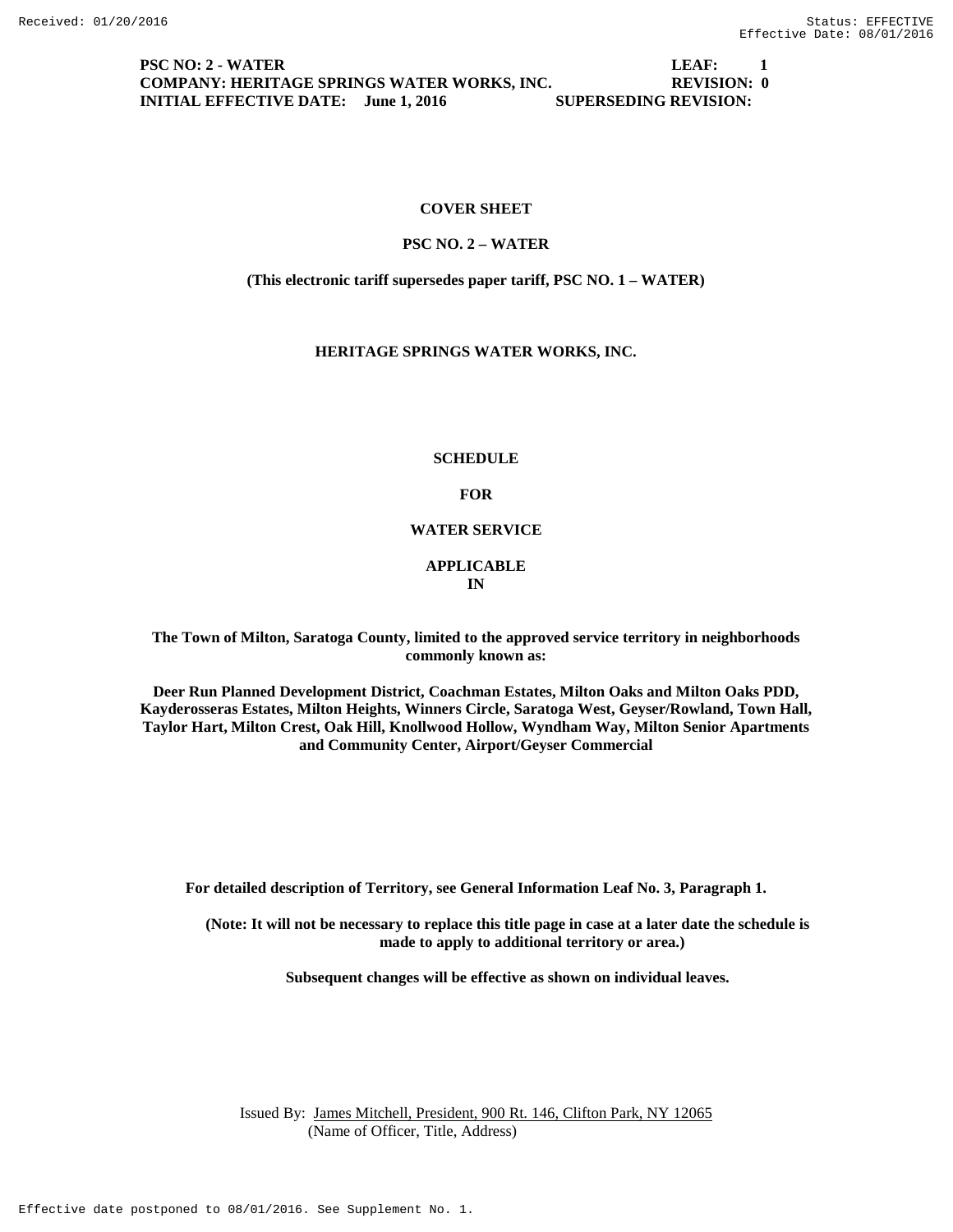## **PSC NO: 2 - WATER LEAF: 2 COMPANY: HERITAGE SPRINGS WATER WORKS, INC. REVISION: 0 INITIAL EFFECTIVE DATE:** June 1, 2016 SUPERSEDING REVISION:

# **TABLE OF CONTENTS**

|     | <b>GENERAL INFORMATION</b>                                 | <b>LEAF NO.</b> |
|-----|------------------------------------------------------------|-----------------|
| 1.  | Territory                                                  | 3               |
| 2.  | Application for Water Service                              | 3               |
| 3.  | Deposits - Security                                        | 3               |
| 4.  | Deposits - Interest                                        | $\overline{4}$  |
| 5.  | Deposits - Return                                          | $\overline{4}$  |
| 6.  | Deposits - Other                                           | $\overline{4}$  |
| 7.  | <b>General Rules</b>                                       | $5 - 6$         |
| 8.  | Metered Service                                            | $6 - 7$         |
| 9.  | <b>Unmetered Service</b>                                   | $\overline{7}$  |
| 10. | <b>Extension of Mains</b>                                  | $\tau$          |
| 11. | Discontinuance of Service - Non-payment                    | $7 - 8$         |
| 12. | Discontinuance of Service - Other                          | $8 - 9$         |
| 13. | Discontinuance of Residential Service - Special Procedures | 9               |
| 14. | Deferred Payment Agreements                                | 9               |
| 15. | <b>Complaint Handling Procedures</b>                       | 10              |
| 16. | <b>Restoration of Service</b>                              | $10 - 11$       |
| 17. | <b>Interest on Customer Overpayments</b>                   | 11              |
| 18. | Regulation                                                 | 11              |
|     | <b>RATES</b><br>Service Classification No. 1               | 12              |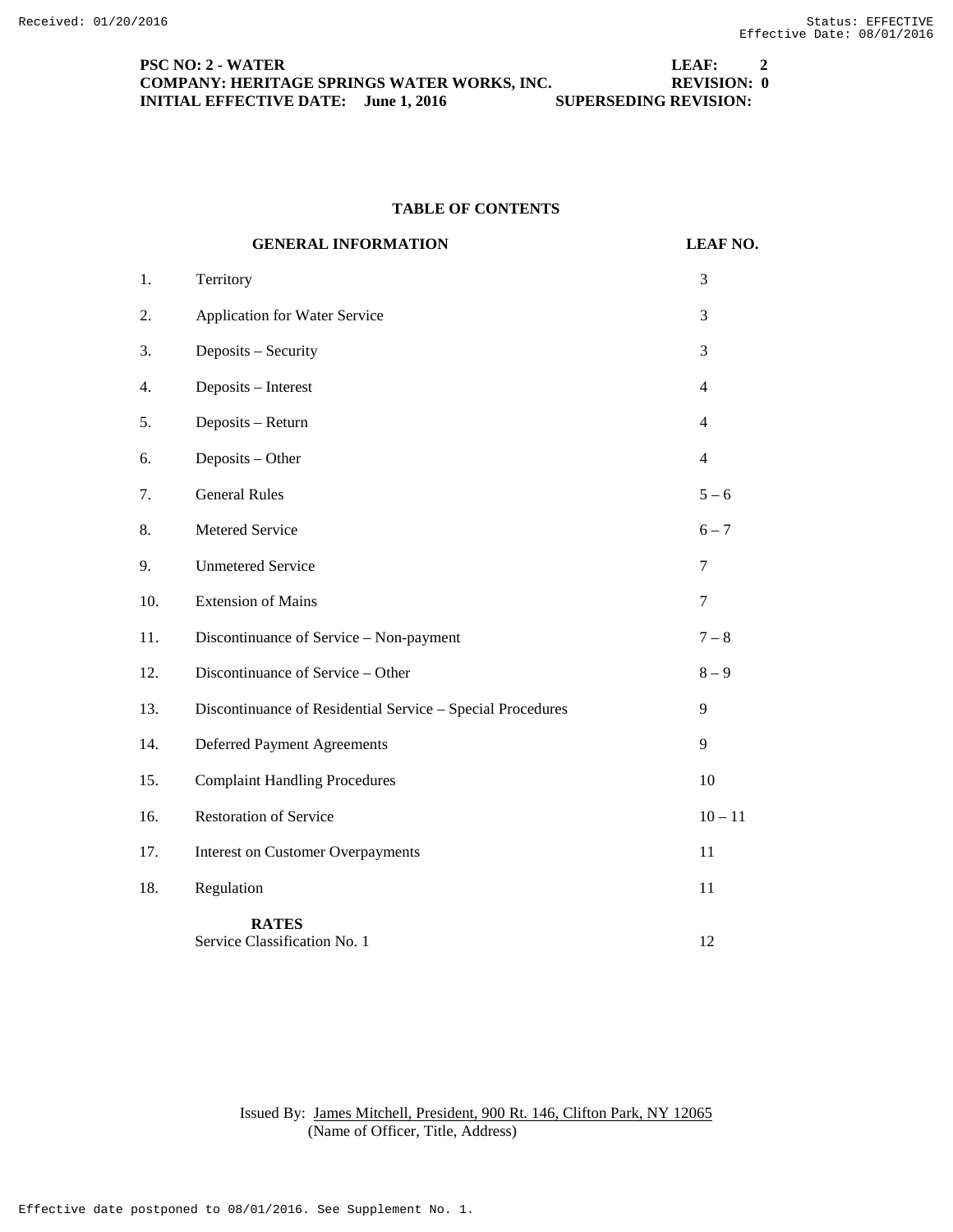# **PSC NO: 2 - WATER LEAF: 3 COMPANY: HERITAGE SPRINGS WATER WORKS, INC. REVISION: 0 INITIAL EFFECTIVE DATE:** June 1, 2016 SUPERSEDING REVISION:

### **GENERAL INFORMATION**

1. Territory (County, Town Development, Streets, etc.) Saratoga County, Town of Milton, limited to the approved service territory in neighborhoods commonly known as:

Deer Run Planned Development District, Coachman Estates, Milton Oaks and Milton Oaks P.D.D. Extension, Milton Heights, Kayderosseras Estates, Milton Heights, Winners Circle, Saratoga West, Geyser/Rowland, Town Hall, Taylor Hart, Milton Crest, Oak Hill, Knollwood Hollow, Wyndham Way, Milton Senior Apartments and Community Center, Airport/Geyser Commercial

## 2. Application for Water Service

- A. Written application for service may be required.
- B. A separate application may be required for each premises.
- C. Premises may be subject to inspection by the company.
- D. Applications need not be accepted from customers with charges due on any water accounts with the company. The company must accept an application if the customer enters into a deferred payment agreement.
- E. Service pipe installations are subject to company approval.
- 3. Deposits Security
	- A. As a condition of receiving service, the company may require a deposit from customers that are delinquent (having a bill remaining unpaid 23 days from the date mailed), seasonal, short term or temporary or who have had service terminated for non-payment during the preceding 6 months. In addition, a deposit may also be required from a non-residential customer whose credit has not been established with the company. A delinquent customer shall be provided with a written notice 20 days before the deposit is assessed which states that failure to make timely payments will permit the company to require a deposit from such customer.
	- B. Deposits from applicants and customers may not exceed two times the estimated average monthly bill for a calendar year, except in the case of customers whose usage varies widely where deposits may not exceed twice the average monthly bill for the peak season.
	- C. The company shall perform an annual review of the billing history of every customer who has a deposit with the company to assure that a deposit is still required under (3A) above and that the amount of the deposit conforms with (3B) above. The company reserves the right to review the deposit at any time. If a review shows that the deposit held falls short of the amount the company may require by 25 percent or more, the company may require the payment of an additional amount. If a review shows that the deposit held exceeds the amount required by 25 percent or more, the company shall refund the excess to the customer. The customer may request a downward revision of the deposit.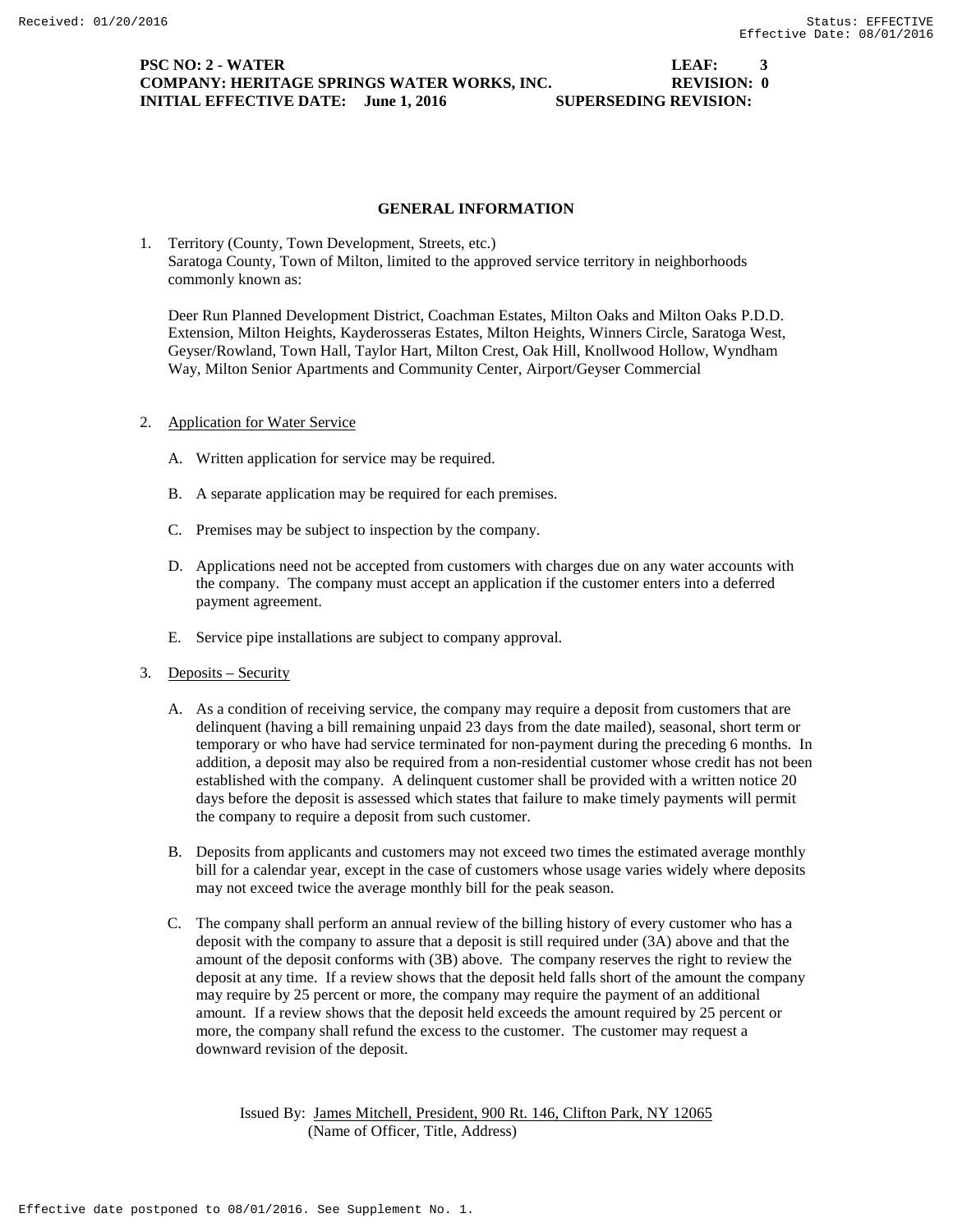# **PSC NO: 2 - WATER LEAF: 4 COMPANY: HERITAGE SPRINGS WATER WORKS, INC. REVISION: 0 INITIAL EFFECTIVE DATE:** June 1, 2016 SUPERSEDING REVISION:

# **GENERAL INFORMATION**

#### 4. Deposits – Interest

Every deposit shall earn simple interest at the rate per annum prescribed by the Public Service Commission. The interest must be paid to customers when the deposit is returned. If the deposit has been held for 12 consecutive months or more, the interest must be credited to the customer no later than the first bill rendered after the next succeeding first day of October and at the end of each succeeding 12 month period.

#### 5. Deposits – Return

- A. The company shall return to a customer a deposit or portion of a deposit and all interest thereon no more than 30 days after:
	- (1) the day the account is closed and all bills are paid; or
	- (2) the date of the first bill for service rendered after a 12 month period during which time the customer was not delinquent, provided there is no other basis for the company to request a deposit; or
	- (3) a review of the deposit shows that a reduction of the deposit is warranted.
- B. A deposit or portion of a deposit plus interest thereon that is subject to return may be credited to the customer's account in the amount of any outstanding charges. If any balance remains, a refund check shall be issued.
- 6. Deposits Other
	- A. In the event that the applicant desires service for a trailer or other non-permanent structure, he shall deposit with the company all costs of the connection of such service. Said deposit shall bear simple interest as required above and shall be refunded at the end of 10 years, or sooner in the event that a permanent structure for such service connection is completed.
	- B. The company may also require deposits from customers to guarantee future payments as set forth in lawn sprinkler, main extension, or other forms of contracts which are in a form approved by the Public Service Commission. The interest rates for these deposits will be the same as the interest rates for security deposits and such interest will be credited to the customer as prescribed by Commission rules.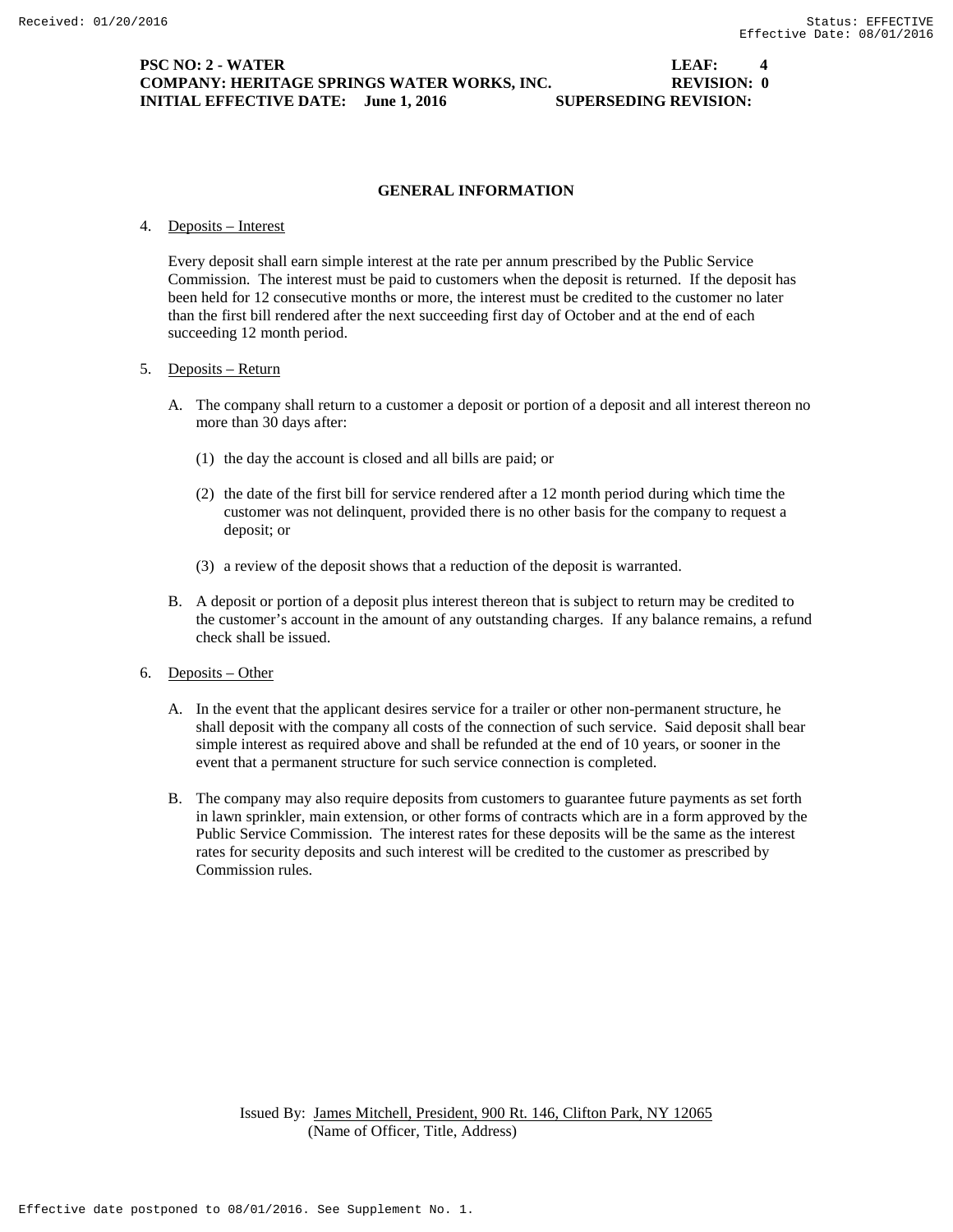## **PSC NO: 2 - WATER LEAF: 5 COMPANY: HERITAGE SPRINGS WATER WORKS, INC. REVISION: 0 INITIAL EFFECTIVE DATE:** June 1, 2016 SUPERSEDING REVISION:

# **GENERAL INFORMATION**

#### 7. General Rules

- A. Customers must provide 10 days' written notice prior to the date on which termination of service is requested or prior to a change of occupancy, until which date the customer will be responsible for payment of service.
- B. Fire hydrants shall not be used without the written permission of the company or unless in conformance with filed fire protection tariff provisions.
- C. The company will not be liable for damage resulting from the presence of its facilities, supply, or use of water service, except damage resulting from gross negligence of the company.
- D. The company may shut off water in its mains to make repairs and extensions. Where possible, proper advance notice will be made to customers affected.
- E. The use of water for sprinkling, swimming pools, or other less essential uses may be restricted or prohibited where such use may unreasonably reduce the adequacy of service for other domestic purposes.
- F. There must be a separate service for each premises.
- G. Installation of service pipes and mains will not normally be made when the ground is frozen.
- H. The customer is responsible for service pipes and plumbing within the property line. Any plumbing work done on the customer's service pipe is subject to approval by the company. No underground work shall be covered up until it has been inspected and approved by the company.
- I. All leaks on customer premises or the customer portion of the service pipe must be repaired as soon as possible.
- J. All mains, services (up to the property line) and other water system facilities will be maintained and replaced by the company.
- K. The company will supply water in the distribution system at pressures between 20 and 100 pounds per square inch (psi) and will strive, where practicable, to maintain a normal working pressure of 60 psi with a minimum of 35 psi. If the company makes changes to its system which cause the pressure to increase to over 100 psi to existing customers, the company will be responsible for the first installation of the necessary equipment in the customer's premises. From that point on the equipment will be considered part of the customer's internal plumbing and the customer will be responsible for its maintenance or replacement. If a water pressure reducing valve, in the customer's or applicant's opinion, is necessary or desired to safeguard the plumbing, it is the customer's or applicant's responsibility to purchase, install and maintain this equipment. Where a pressure reducing valve is used it is also advisable to install a suitable pressure relief valve. All installations will comply with the local building codes and standards and are considered a part of the customer's internal plumbing.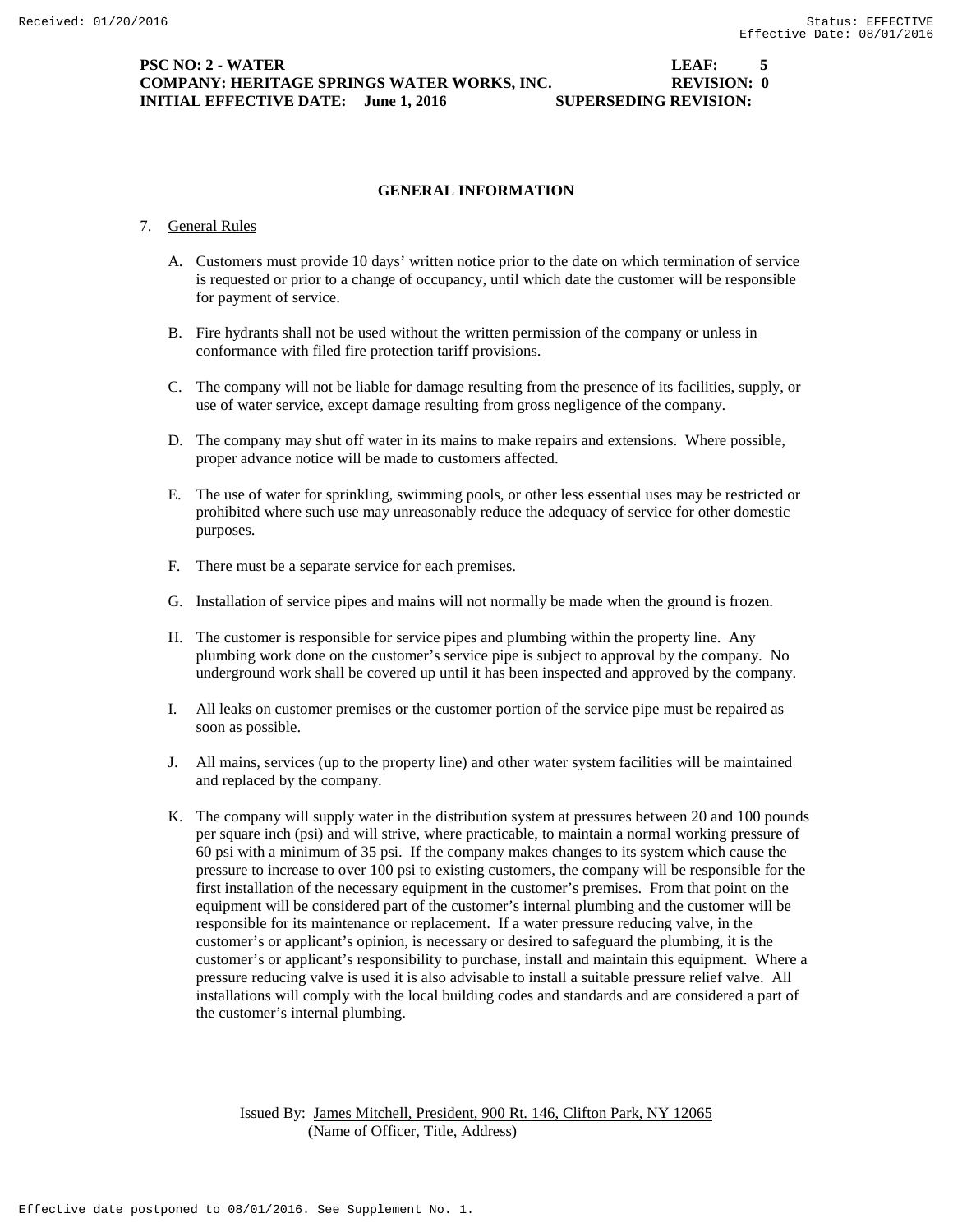# **PSC NO: 2 - WATER LEAF: 6 COMPANY: HERITAGE SPRINGS WATER WORKS, INC. REVISION: 0 INITIAL EFFECTIVE DATE:** June 1, 2016 SUPERSEDING REVISION:

#### **GENERAL INFORMATION**

- L. Where an applicant is seeking service at an elevation or gradient which could not otherwise be adequately serviced by existing plant, the company will require that the applicant bear the additional cost of providing such extraordinary service, or in the alternative, require the applicant to purchase, install and maintain the necessary special equipment, such as a hydro-pneumatic system, needed to serve the premises. The installation of a hydro-pneumatic system as part of the customer's internal plumbing may be subject to approval of the Health Department and should comply with local building codes and standards.
- M. Cross connections to water sources other than the company's or with other facilities are strictly prohibited. Customers must, at their expense, install and maintain such backflow prevention devices as may be required by the company in accordance with good water works practice or applicable laws or regulations.
- N. Customers must permit company representatives to enter their premises on reasonable request for purposes relating to the operation and maintenance of the company's system, including inspection of the customer's and the company's facilities, installation, reading, testing, replacement and removal of meters, and terminating and restoring service.
- O. No person shall maliciously, willfully or negligently break, damage, destroy, uncover, deface, block access to or tamper with any pipe, valve, meter, structure, appurtenance or equipment which is a part of the water works system.
- 8. Metered Service (if applicable and provided for in Service Class No. 1)
	- A. A meter of a type approved by the Commission is required for each premises.
	- B. The company will furnish, install, and maintain the meter. Unless the meter register is set at zero, the company shall attach a tag with the date and meter dial reading at the time of installation.
	- C. The customer will provide a location for the meter acceptable to the company and will be responsible for the cost of repairing damage resulting from human interference, frost, backflow of hot water, or other such causes.
	- D. Where the company agrees it is necessary to set a meter outside the building, it shall be installed at the expense of the customer in a pit acceptable to the company which is both water-tight and frostproof. The cover of the pit shall be fastened with a convenient locking device. Where the distance from the property line to the front wall of the building is greater than 75 feet, the company may require that the meter be set in a pit at or near the property line. If the pit is to be installed on property not owned or controlled by the customer, written consent of the owner of the property shall be obtained prior to the installation.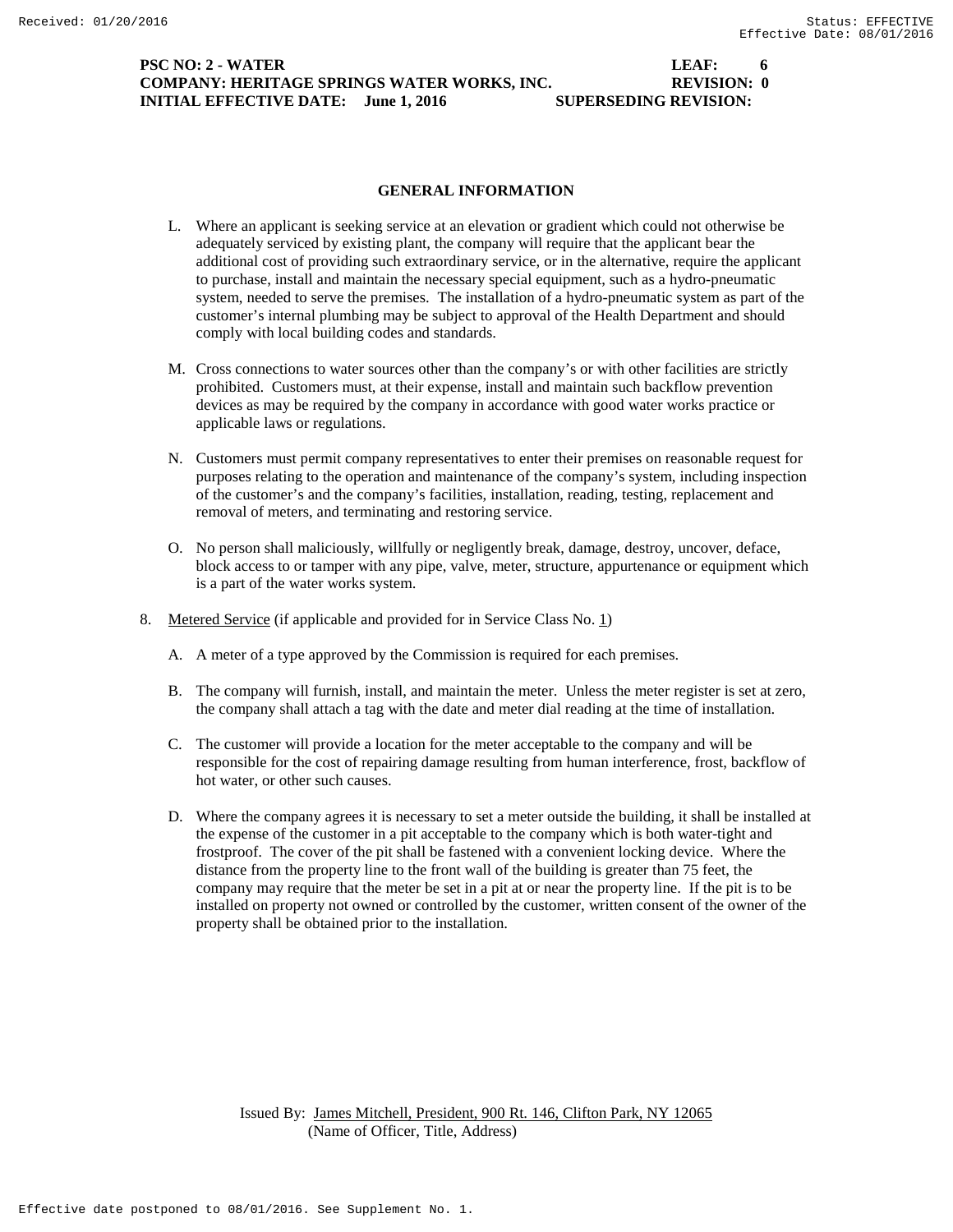## **PSC NO: 2 - WATER LEAF: 7 COMPANY: HERITAGE SPRINGS WATER WORKS, INC. REVISION: 0 INITIAL EFFECTIVE DATE:** June 1, 2016 SUPERSEDING REVISION:

### **GENERAL INFORMATION**

- E. The company reserves the right to remove, test, and replace the meter.
- F. The company shall afford the customer an opportunity to verify the final reading of any water meter removed from the premises and obtain the customer's signature on a meter removal card which shows the date removed and the reading.
- G. Meters will be tested in conformance with rules of the Public Service Commission. In the case of a disputed account involving the accuracy of the meter, the company will have the meter tested upon the request of the customer. Should the customer request to have a second meter test within 1 year, the customer will be responsible for the actual cost incurred to have the meter tested including the cost to remove the meter, payable in advance to the company. This fee will be refunded if the meter's final weighted average is found to register in excess of 100 percent. Adjustments in bills for over-registration of the meter will be made in accordance with the current rules of the Public Service Commission.
- H. Bills will show meter readings and the dates read.
- I. Bills will be reasonably estimated where a meter has been inaccessible and will be so indicated on the bill.
- J. Where a meter has ceased to register or its percentage of accuracy cannot be determined, an estimated bill for the current period may be rendered. For all other periods the bill shall be the minimum applicable charge.
- 9. Unmetered Service (if applicable and provided)

All applicable provisions of this tariff shall apply.

10. Extension of Mains

Mains will be extended in conformance with Commission Rules and Regulations found in 16 NYCRR, Part 501.

11. Discontinuance of Service – Non –Payment

Service may be discontinued under the following provisions: for non-payment of any amount due for water supplied, for failure to make any payment due under a deferred payment agreement or for meter repairs (see Section 8C), for failure to post a required deposit or for failure to pay any fee or charge accruing under the contract or tariff.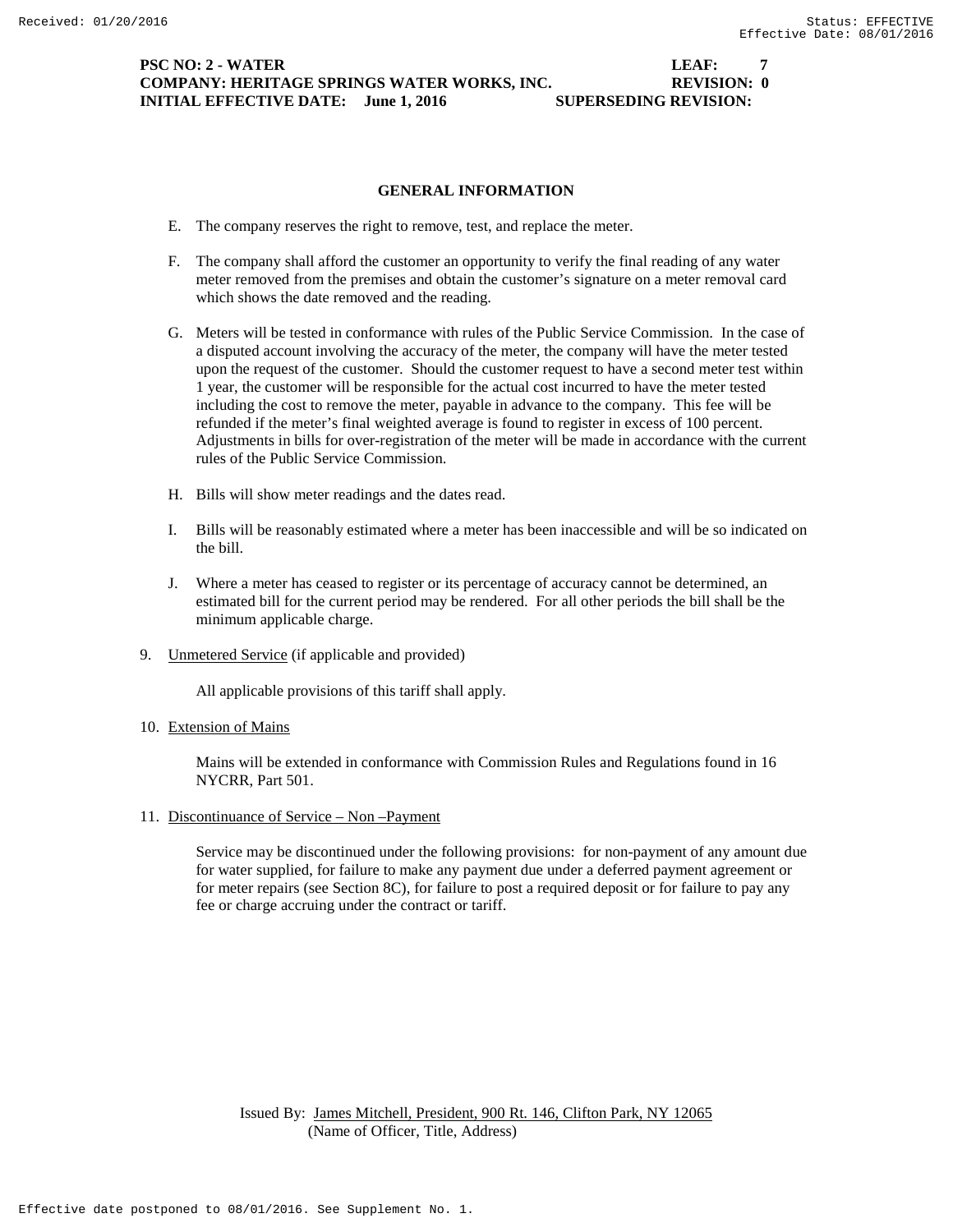## **PSC NO: 2 - WATER LEAF: 8 COMPANY: HERITAGE SPRINGS WATER WORKS, INC. REVISION: 0 INITIAL EFFECTIVE DATE:** June 1, 2016 SUPERSEDING REVISION:

### **GENERAL INFORMATION**

- A. A bill not paid within 23 days of mailing is considered delinquent, ad the company ma discontinue service after complying with 16 NYCRR, Part 533 which requires: (1) 15 days written notice if served personally, or (2) 15 days after a registered letter containing such notice has been signed or refused, or (3) 18 days after mailing written notice in a post-paid wrapper. Service will not be reestablished until payment of all proper arrears, charges and deposits is made or a deferred payment agreement is entered into. Receipt of a subsequently dishonored negotiable instrument in response to a notice of discontinuance shall not constitute payment of the customer's account and the company shall not be required to issue additional notice prior to discontinuance. There will be a charge for processing all returned checks equal to the bank charge plus a handling fee of \$5.00 (not to exceed the maximum allowed by Section 5-328 of General Obligations Law).
- B. The company will not discontinue service to residential premises for non-payment of bills on a Friday, Saturday, Sunday, public holiday (as defined in General Construction Law), or on a day on which the utility's main office is closed. Discontinuance can only take place from Monday to Thursday between the hours of 8 a.m. and 4 p.m.
- C. The company will not discontinue service for non-payment of bills to any person or entity receiving public assistance if the payment for such service is to be paid directly by the Department of Social Services or by the local Social Services representatives.
- 12. Discontinuance of Service Other
	- A. Service rendered under any application, contract or agreement may be discontinued by the company after reasonable notice for any of the following reasons:
		- (1) For willful or indifferent waste of water due to any cause or for non-authorized use of water.
		- (2) For failure to protect from damage the meter and connection, or for failure to protect and maintain the service pipe or fixtures on the property of the customer in a condition satisfactory to the company.
		- (3) For tampering with any meter, connections, service pipe, curb cock, seal or any other appliance of the company controlling or regulating the customer's water supply.
		- (4) For failure to provide the company's employees reasonable access to the premises supplied, or for obstructing the way of ingress to the meter or any other appliances controlling or regulating the customer's water supply.
		- (5) In case of vacancy of the premises.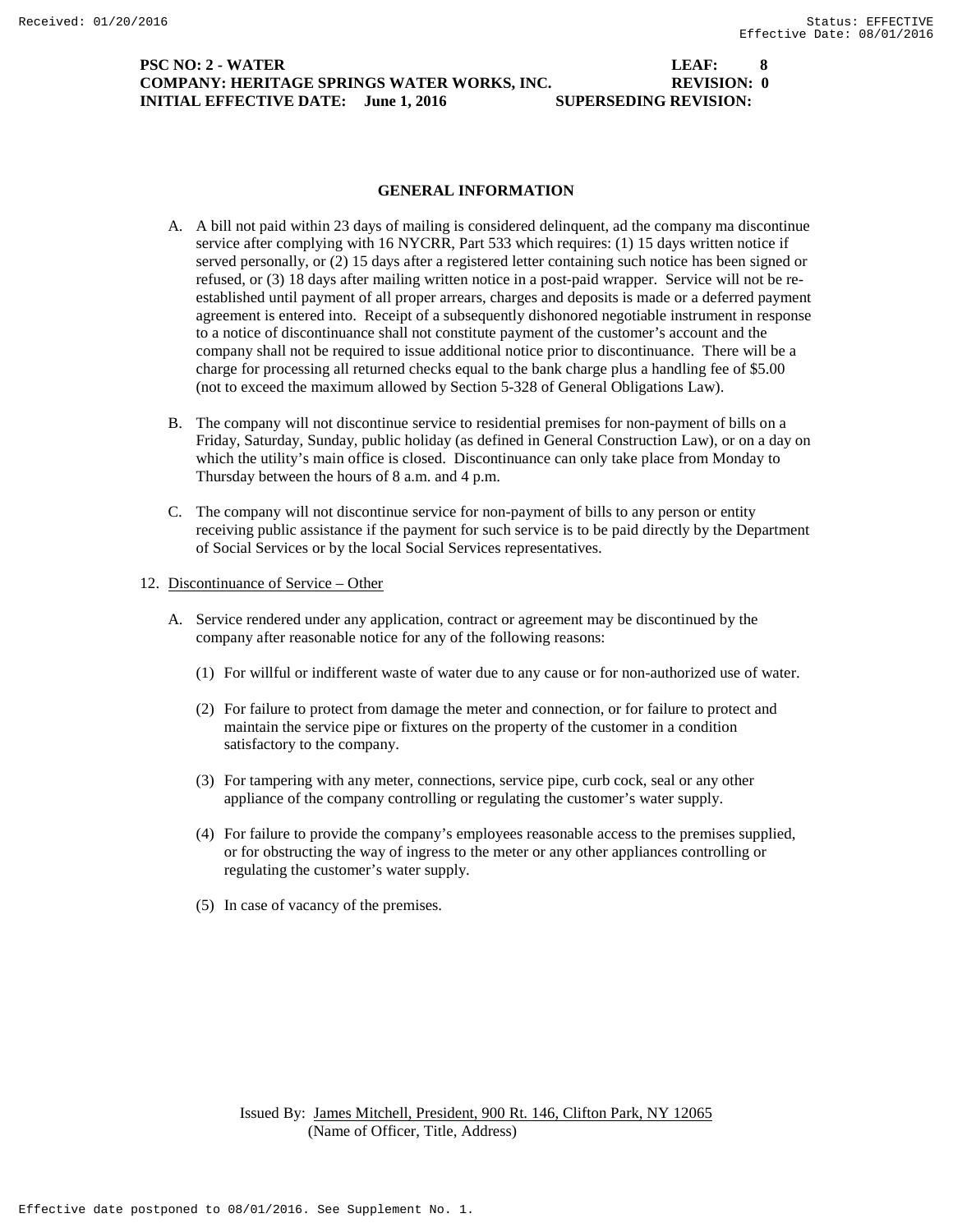# **PSC NO: 2 - WATER LEAF: 9 COMPANY: HERITAGE SPRINGS WATER WORKS, INC. REVISION: 0 INITIAL EFFECTIVE DATE:** June 1, 2016 SUPERSEDING REVISION:

# **GENERAL INFORMATION**

- (6) For cross connections.
- (7) For submetering or reselling water.
- (8) For non-compliance with water usage restrictions.
- (9) For violation of any rule or regulation of the company as filed with the Public Service Commission, provided such violation affects the reliability or integrity of the water system.
- B. Written notice of discontinuance of service shall contain the information required by 16 NYCRR Section 533.3 and will be given except in those instances where a public health hazard exists.
- C. The company may, at any time, temporarily discontinue water service in case of accident, or for the purpose of making connections, alterations, repairs, changes, etc.
- D. Except as stated in the preceding paragraph, or in the case of a violation that threatens the integrity of the water system, the company shall not discontinue service to any customer on a Friday, Saturday, Sunday, Public Holiday or on a day when the company is not open for business. Public Holiday shall refer to those holidays defined in the General Construction Law.

#### 13. Discontinuance of Residential Service – Special Procedures

If termination of service would result in serious impairment to health and safety, the company must delay the termination of service or, if service has already been terminated, must restore service, for thirty days under the following conditions.

- A. all occupants are either blind, disabled, 62 years of age or older or 18 years of age or under;
- B. a medical emergency exists; or
- C. if heating would be affected between November 1 and April 1.

It is the customer's responsibility to notify the company that such conditions exist and to provide any required documentation. The company may require that the customer make appropriate arrangements to pay any arrears as well as pay current bills.

14. Deferred Payment Agreements

In addition to those circumstances in Section 13, the company will consider granting customers reasonable payment terms in cases where a customer is threatened with termination of service, or where the company has issued a backbill to a customer. Any such agreement may require the customer to make a reasonable down payment, and to pay bills when issued.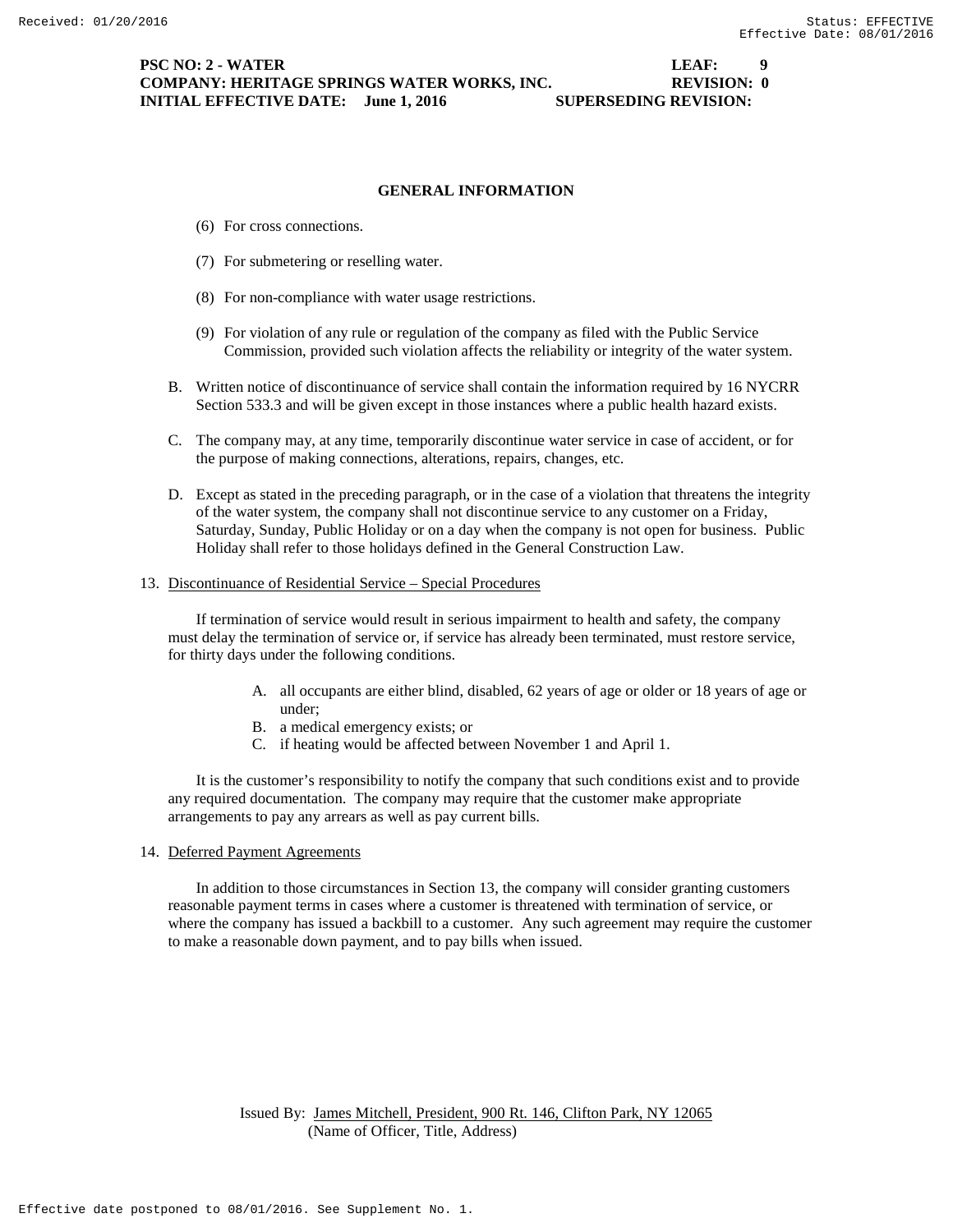## **PSC NO: 2 - WATER LEAF:** 10 **COMPANY: HERITAGE SPRINGS WATER WORKS, INC. REVISION: 0 INITIAL EFFECTIVE DATE:** June 1, 2016 SUPERSEDING REVISION:

#### **GENERAL INFORMATION**

#### 15. Complaint Handling Procedures

- A. The company will promptly investigate and evaluate all complaints received from customers regarding bills for service rendered or required deposits. The results of the company's findings will be reported to the customer. During the period of investigation and evaluation, service will not be discontinued, nor shall a new notice of termination be issued, provided, however, that the customer will be required to pay the undisputed portion of any balance due, which may include for current usage.
- B. After the completion of such an investigation, if the company determines that the disputed service has been rendered, or that the disputed charge or deposit is proper in whole or in part, the company may require that the full bill or deposit be paid. Appropriate notices of the determination shall be given to the customer, and where notice of discontinuance of service was previously sent, or is served with the determination, such notice shall include a statement advising the customer of the availability of the Commission's complaint handling procedures, including the address and telephone number of the Department's Consumer Services Division. Where prior notice of discontinuance was sent, company procedure provides for discontinuance of service if customer fails to pay the proper amount due and owing within 5 days after notice of the company determination was served personally on the customer or at least 8 days after mailing of the notice. Under no circumstances will discontinuance of service occur if so precluded by the Commission.
- C. In situations where the complaint procedures of the Commission have been invoked and it is determined that the disputed service has been rendered or that the disputed charge or deposit is proper and prior notice of discontinuance was sent, a customer's service will not be discontinued for failure to pay the amount found due and owing until at least 5 days after notice of the Commission's determination, where personal service is made, or at least 8 days after mailing of such a notice.

#### 16. Restoration of Service

A charge will be made to restore service after discontinuance at the customer's request, for nonpayment or for violation of these rules.

This charge will be \$75.00 during normal business hours (8:00 a.m. to 4:00 p.m., Monday through Friday), \$100.00 outside of normal business hours Monday through Friday and \$150.00 on weekends or public holidays. The holidays for which the \$150.00 charge will apply are as follows:

New Year's Day Labor Day Dr. Martin Luther King, Jr. Day Columbus Day Lincoln's Birthday Veteran's Day Washington's Birthday Thanksgiving Day Memorial Day Christmas Day Independence Day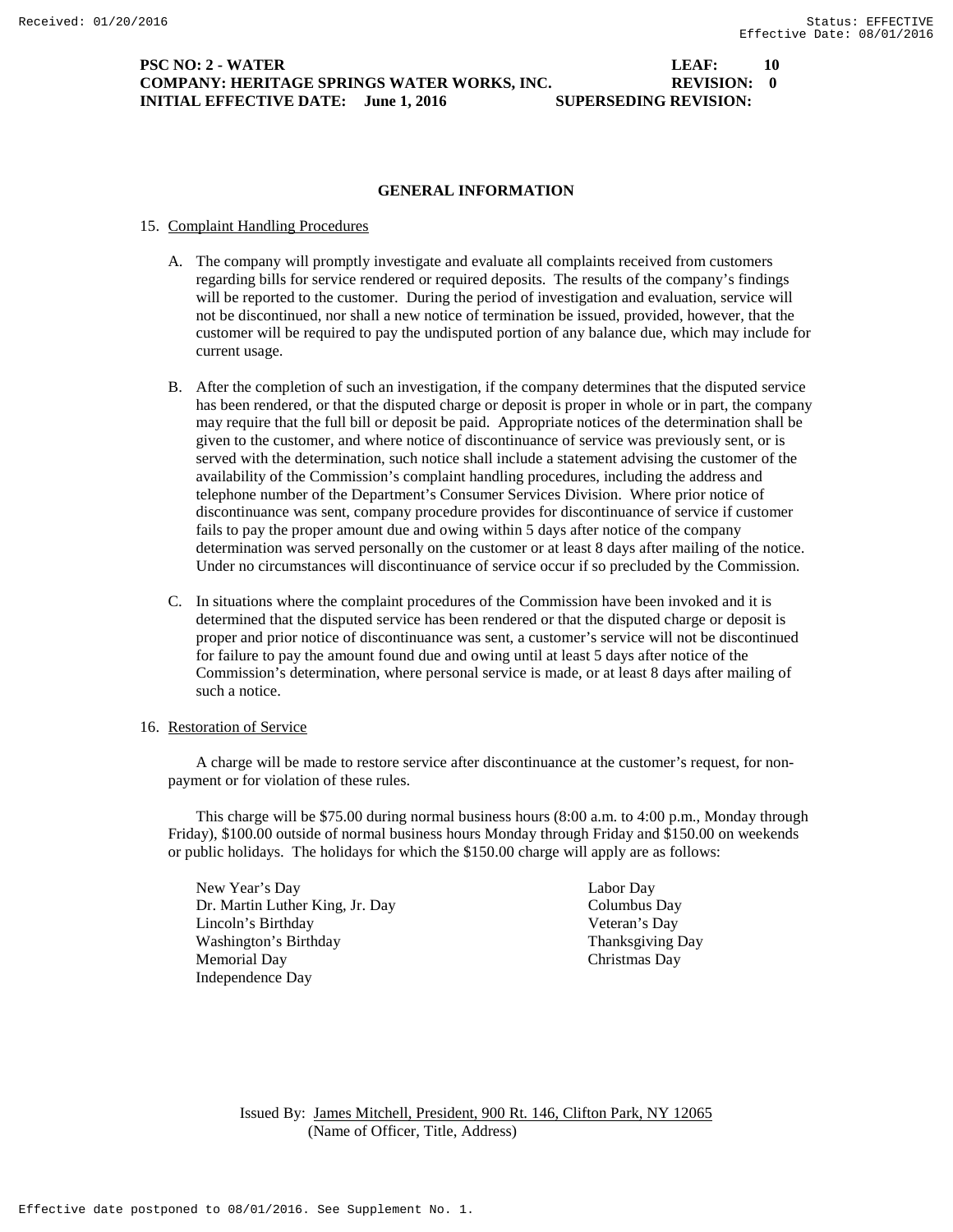# **PSC NO: 2 - WATER LEAF:** 11 **COMPANY: HERITAGE SPRINGS WATER WORKS, INC. REVISION: 0 INITIAL EFFECTIVE DATE:** June 1, 2016 SUPERSEDING REVISION:

### **GENERAL INFORMATION**

In a case where service is being restored after discontinuance for non-payment, the company may require full payment of all arrears as well as the restoration of service charge. If the company and the customer have entered into some form of payment agreement, the agreed upon down payment may be required before service will be restored.

If it becomes necessary to disconnect service at the main because of willful acts of a customer, the service restoration charge will include the actual costs incurred by the company to disconnect and reconnect the service.

17. Interest on Customer Overpayments

The company will provide interest on a customer overpayment as follows:

- A. A customer overpayment is defined as payment by the customer to the company in excess of the correct charge for water service supplied to the customer which was caused by erroneous billing by the utility.
- B. The rate of interest on such amounts shall be the greater of the unadjusted customer deposit rate or the applicable late payment rate, if any, for the service classification under which the customer was billed. Interest shall be paid from the date when the customer overpayment was made, adjusted for any changes in the deposit rate or late payment rate, and compounded monthly, until the date when the overpayment was refunded.
- C. The company will not pay interest on customer overpayments that are refunded within 30 days after such overpayment is received by the company.

# 18. Regulation

All matters, rules and other situations concerning the rendering of water service which are not specifically covered herein or in a provision of the New York State Codes, Rules and Regulations and which are subject to the jurisdiction of the Public Service Commission, and for which a customer and the company cannot agree as to an equitable and fair solution will be referred to said Commission to be resolved. Either the customer or the company may request that a rule or provision of this tariff be changed for a particular situation.